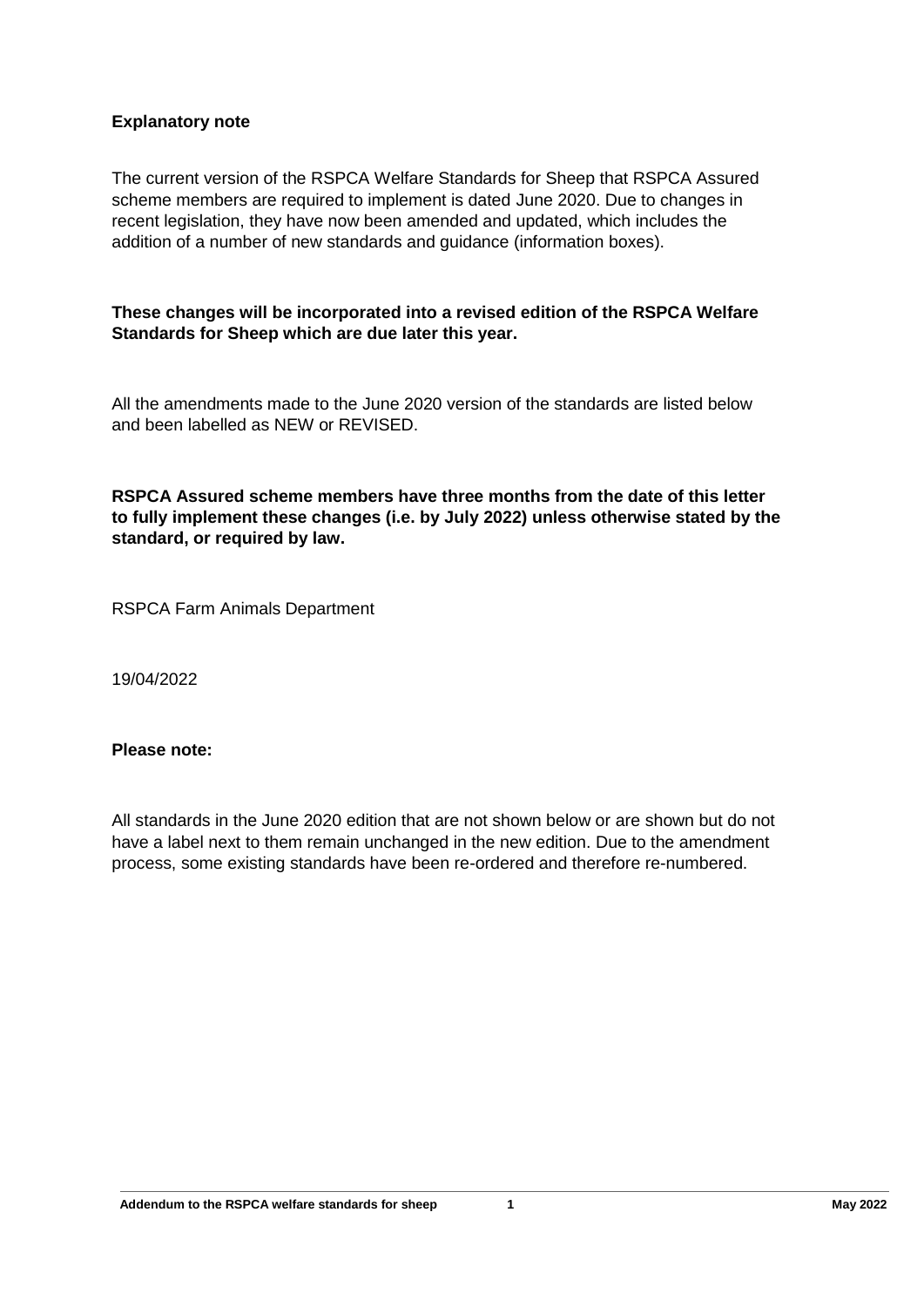# **Health**

# **Casualty animals**

- H 10.1 Each farm must have: a) provisions for the prompt, humane slaughter/killing of casualty sheep, b) a trained, competent, full-time member of staff or a licensed slaughterman that is able to carry out the procedure, and c) the names and contact details of those able to carry out the procedure recorded in the VHWP.
- **H 10.1.1 REVISED** Where the member of staff/slaughterman responsible for killing the casualty sheep is unable to attend to the sheep without delay, a veterinary surgeon must be called immediately to carry out the procedure.
- **H 10.2** If there is any doubt as to how to proceed in relation to H 10.1, the veterinary surgeon must be called at an early stage to advise whether treatment is possible or whether humane slaughter/killing is required to prevent suffering.
- **H 10.3** NEW An Emergency Procedures Action Plan must be detailed in the Veterinary Health and Welfare Plan (see standard H 1.1) to address situations where mass culling may be required, for example in response to a major disease outbreak.
	- $\bigcirc$  **NEW Where mass culling is required, for example in response to a major disease outbreak, prompt identification and action can prevent considerable suffering. Producers need to outline measures to ensure this is achieved as part of an Emergency Procedures Action Plan. It is particularly important that due attention is paid to welfare in such circumstances as advised by the attending veterinary surgeon.**
- **H 10.4** If an animal is in severe pain that is uncontrollable, then the animal must be humanely slaughtered/killed immediately.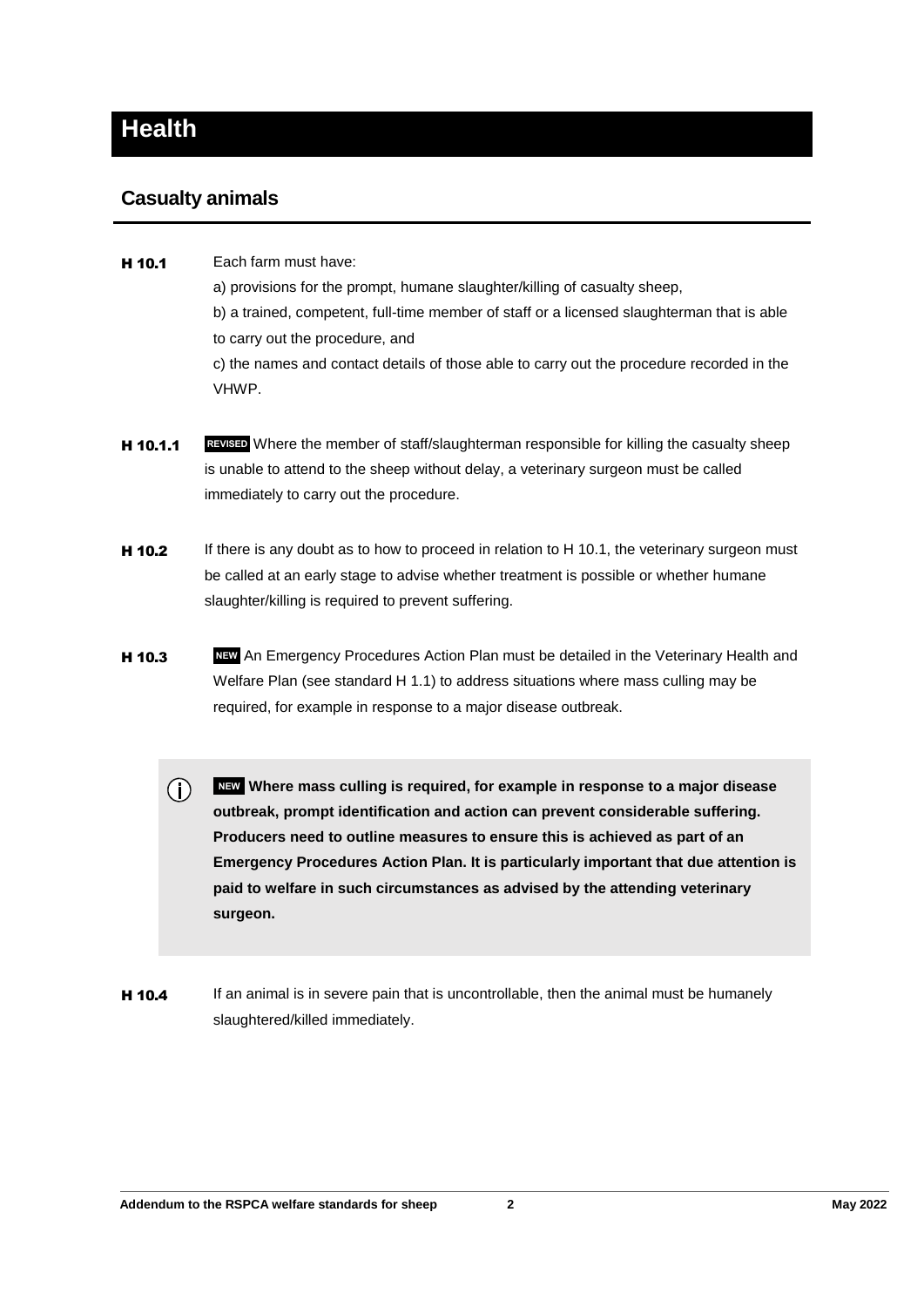**It is not illegal to kill/slaughter an animal to prevent further severe suffering if a method of humane killing/slaughter is available on the premises and there is somebody competent to undertake the procedure. However, for non-emergency casualty killing/slaughter, a slaughterman's licence is required where a captive bolt pistol is used (see standard H 10.6).**

 $(i)$ 

**H 10.5 REVISED** Anyone carrying out emergency slaughter/killing of sheep must:

- a) have access to the latest version of the Humane Slaughter Association's (HSA) guide: *Emergency Slaughter* or, in the case of lambs, the HSA's guide: *On-Farm Humane Killing of Neonate Pigs, Goats and Sheep,*
- b) be familiar with its content, and
- c) follow its guidance where appropriate (see information box below).

**(i)** NEW With reference to H 10.5 c), the Humane Slaughter Association's documents<br>
(i) should complement and cunnert these BSBCA welfare atopdards for sheep **should complement and support these RSPCA welfare standards for sheep. However, if there is a conflict between the HSA guidance and what is required under these RSPCA standards, the requirements set out in these standards are to be followed.**

#### **H 10.6 REVISED** Equipment for the slaughter/killing of animals must be:

- a) maintained according to the manufacturer's instructions,
- b) easily accessible to the relevant member of staff,
- c) checked at least monthly to ensure good working order, and
- d) checked immediately prior to the first use of the day to ensure good working order.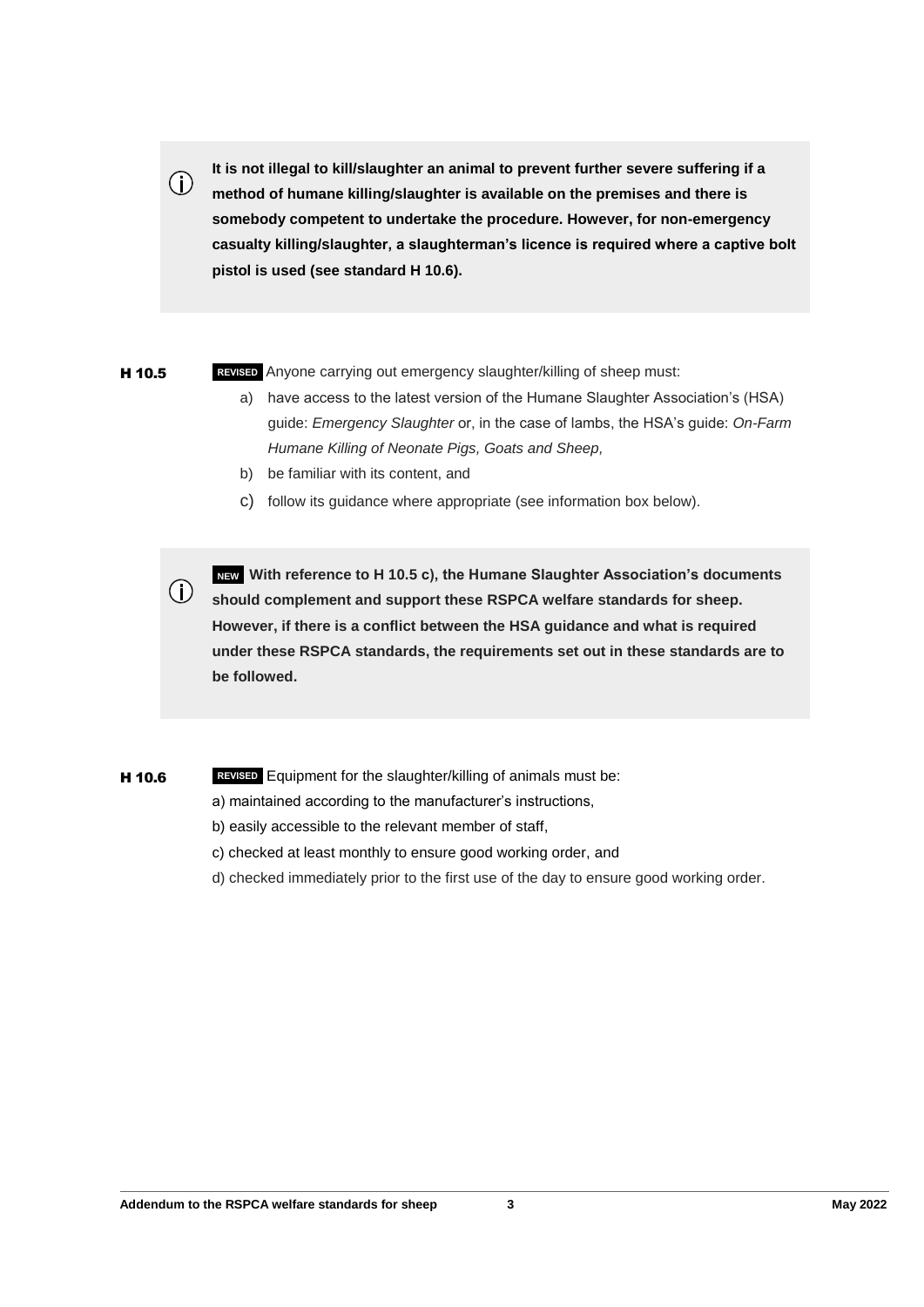- H 10.7 **REVISED LEGAL** Casualty sheep requiring emergency euthanasia must only be humanely killed using the following methods (which are listed in no particular order):
	- a) Free bullet
	- b) Shot gun

 $\bigcirc$ 

- c) Penetrative captive bolt followed swiftly by pithing or bleeding such that the animal dies without regaining consciousness
- d) non-penetrative captive bolt for lambs weighing under 6kg only, provided that the device is capable of delivering a force equivalent to or greater than 107 Joules.
- e) non-penetrative captive bolt for lambs weighing between 6-10kg only, followed immediately and swiftly by pithing or bleeding such that the animal dies without regaining consciousness
- f) Chemical euthanasia by overdose of an anaesthetic drug carried out by veterinary surgeon.

 **NEW Lambs under 6kg live weight can be** *killed* **using a non-penetrative captive bolt, i.e. bleeding or pithing is not required. For lambs weighing 6kg and over, but less than 10kg, a non-penetrative captive bolt may be used but as a simple** *stunning*  **method only, and therefore pithing or bleeding must also be carried out immediately, such that the animal dies without regaining consciousness.**

**For clarity, lambs weighing over 10kg cannot be stunned or killed using a nonpenetrative captive bolt device in any situation.**



**H 10.8** NEW A permitted method of emergency slaughter (see standard H 10.7) must also be available as a back-up method for use in the event that the primary method is unavailable, i.e. for occasions where it is not possible to use the primary method (e.g. due to failure).

 **NEW LEGAL Manual blunt force trauma cannot legally be used to kill lambs of any**   $(i)$ **age or weight in England and Wales, including in emergencies (see standard H 10.7 for a list of permitted methods).**